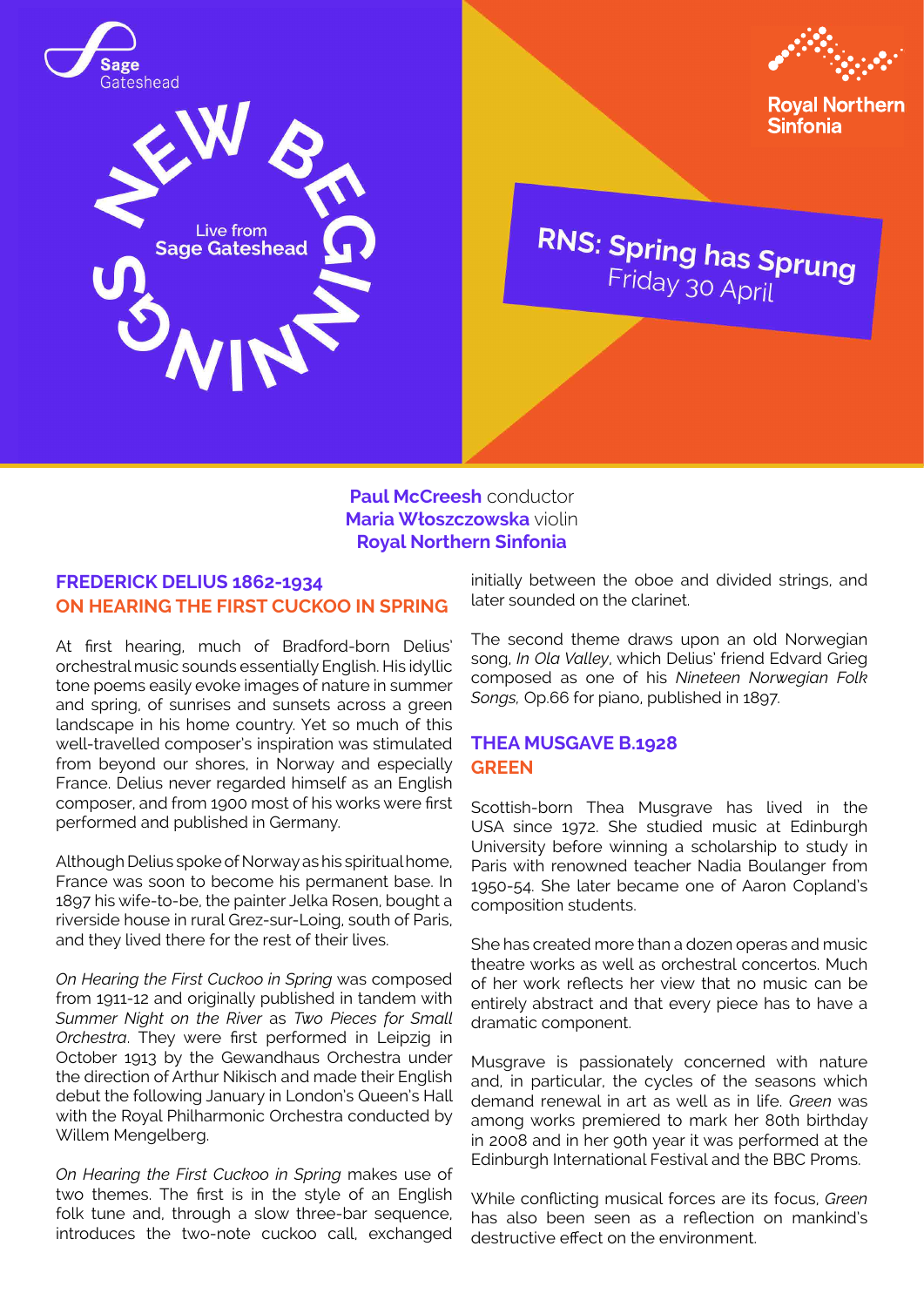A lyrical harmonic passage in the key of E, led by the first violin, is persistently interrupted by a dissonant phrase from the double bass, which steadily spreads uncertainty and disruption. The work ends on a high lingering E note on solo violin, which Musgrave has described as either 'a last gasp of despair or a distant voice of hope'.

She adds: 'Many parallels to this conflict can of course be drawn from real life. The title *Green* for me represents either the freshness of youth, or for the plant life in our world on which we all depend'.

# **RALPH VAUGHAN WILLIAMS 1872-1958 THE LARK ASCENDING**

Unfortunately, Jennifer Pike has had to withdraw from this concert due to unforeseen circumstances. We're thrilled that Maria Włoszczowska (Guest Leader) will perform *The Lark Ascending* at short notice.

Ralph Vaughan Williams' *The Lark Ascending* first took flight as an instrumental piece, for violin and piano. It was brought to life in the peaceful months of 1914 before Europe was swept into a terrible war.

Vaughan Williams prefaced the score with extracts from an 1881 poem by poet George Meredith, which gives the work its title.

*He rises and begins to round, He drops the silver chain of sound, Of many links without a break, In chirrup, whistle, slur and shake.*

*For singing 'til the heaven fills, 'Tis love of earth that he instils, And ever winging up and up, Our valley is his golden cup, And he the wine which overflows To lift us with him as he goes.*

*'Til lost on his aerial rings In light, and then the fancy sings.*

The work received its first performance as late as 1920, following a revision by the composer, and it was to be another year before it received its premiere as a *Romance for Violin and Orchestra* with Newcastleborn violin virtuoso Marie Hall as soloist, the work's dedicatee.

At the time, London music critics were struggling to get to grips with the new and uncompromising music of Stravinsky and Schoenberg – and when *The Lark* fluttered down into their midst at a concert of contemporary works it ruffled more than a few feathers.

The baffled critic from The Times pronounced it 'showed serene disregard of fashions of today or

yesterday. It dreams its way along'. Fashions change, of course. Today this short but beautiful work, reflecting the pastoral charm of an England now lost, is a delight for concertgoers and musicians alike.

The work begins with the soloist taking wing against muted strings in a passage which Vaughan Williams marked *Andante sostenuto* – 'flowing and sustained' – before the violin is joined by the fuller orchestra in a rich melody.

Another livelier sequence, marked *Quasi andante* follows. Then, as the opening theme returns, the orchestral sound ebbs away to leave the violin, like the lark, solitary and soaring ever higher until lost in the silence.

# **ROBERT SCHUMANN 1810-1856 SYMPHONY NO.1 IN B FLAT, OP.38, 'SPRING'**

*Andante poco maestoso; Allegro molto vivace - Larghetto - Scherzo: Molto vivace - Allegro animato e grazioso*

Schumann, already a master of the piano, first made sketches of a symphony in the early 1830s yet lacked confidence in developing it any further.

But when, in 1841, he heard the first performance, under the baton of Felix Mendelssohn, of Franz Schubert's 'Great' C major symphony – which Schumann himself had unearthed at the Vienna home of the deceased composer's brother – he was at last inspired to embark on a symphony of his own.

In four days towards the end of January he'd sketched out the work, the orchestration took less than a month after that, and his good friend Mendelssohn was putting it through rehearsals with the Leipzig Gewandhaus orchestra on March 28. Three days later Mendelssohn conducted its premiere.

There is certainly a Spring-like character to the work – energetic, lyrical and colourful, shedding winter gloom and embracing nature's green resurgence.

Schumann's inclusion of a humble triangle within the orchestra's ranks in the first movement raised a few scholarly eyebrows, and the introduction of an extra trio in the third movement was also considered daring.

The fanfare opening is truly majestic and bears characteristics of the introduction to Schubert's C major masterwork. This triumphant theme is transformed within the melodically inventive and highly rhythmic *Allegro molto vivace* section.

Heavy brass are sidelined in favour of expressive strings in the serene, song-like *Larghetto*. A sombre passage for trombones and bassoons then links us with hardly a pause to the lively *Scherzo*, which only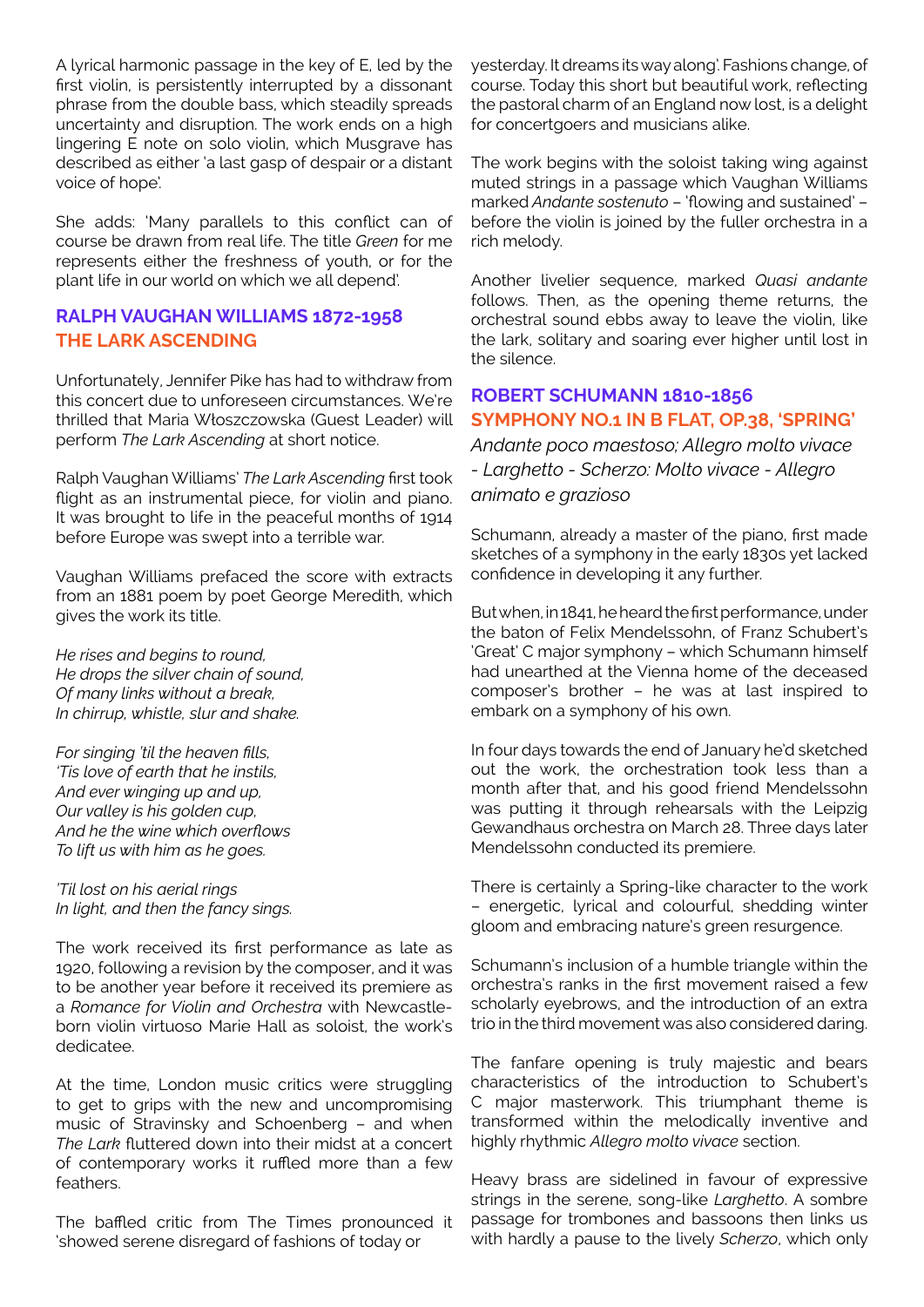breaks its spirited pace for those brief contrasting trio sections

The optimism of spring is gleefully expressed in the dance-like finale, with some sparring between strings and winds before a sturdy theme establishes itself and sweeps onwards to the symphony's climax.

*Programme notes © Richard C Yates*

# **PAUL MCCREESH CONDUCTOR**

Paul McCreesh is the founder and Artistic Director of the Gabrieli Consort & Players which he established in 1982 and with whom he has toured world-wide and made many award-winning recordings. McCreesh is well-known for the energy and passion that he brings to his musicmaking and is especially enthusiastic about working with young musicians and broadening access to classical music; he works regularly with youth orchestras and choirs and is active in building new educational initiatives whenever possible.

In 2019/20, he conducted Mendelssohn's *Symphony No.2* and excerpts from Schubert's *Rosamunde* with the New Japan Philharmonic, Haydn's *Creation* with Royal Northern Sinfonia, Handel's *Messiah* with the Casa da Música Baroque Orchestra & Choir, Haydn's *London Symphony* & Beethoven's C Major Mass with Filharmonia Poznanska, with whom he conducts again this season.

In the previous season, he conducted works by Elgar, Haydn and Brahms with the Kammerakademie Potsdam, a programme of Elgar, Britten and Mendelssohn with the Bamberger Symphoniker, he returned to the Filharmonia Poznanska for some Rossini and Britten, and conducted performances with the MDR Sinfonieorchester at the Leipzig Gewandhaus, the Montreal Symphony Orchestra, and the Basel Chamber Orchestra.

McCreesh has guest conducted many of the major orchestras and choirs across the globe, including most recently the Vienna Chamber Orchestra, Bremen Philharmonic, Prague Philharmonia, Arctic Chamber Orchestra, the Leipzig Gewandhaus, Bergen Philharmonic, Royal Northern Sinfonia, Tokyo Metropolitan Symphony, Hong Kong Philharmonic, Sydney Symphony, Verbier Festival orchestras, and Berlin Konzerthausorchester. McCreesh also enjoys regular and ongoing collaborations with Saint Paul and Basel Chamber Orchestras.

From 2013-2016 he was Principal Conductor and Artistic Adviser of the Gulbenkian Orchestra (Lisbon) with whom he conducted a wide range of music from the classical period through to the nineteenth and twentieth century, focusing in particular on symphonic repertoire, oratorio and opera in concert, working closely with the world renowned Gulbenkian Choir.

McCreesh has established a strong reputation in the opera house and has conducted productions at the Teatro Real Madrid, Royal Danish Opera, Opera Comique, Vlaamse Opera and at the Verbier Festival, and most recently he conducted Britten's *A Midsummer Night's Dream* at Bergen Opera, and returned to Vlaamse Opera for a production of *Idomeneo*.

In 2011, McCreesh launched his own record label Winged Lion, in collaboration with the Gabrieli Consort & Players, Signum Classics and the Wratislavia Cantans Festival, where he was Artistic Director between 2006 and 2012. To date they have made seven recordings, most recently Haydn *The Seasons*, released in spring 2017 and lauded by critics: 'the communal sense of joy is infectious' (Financial Times) and 'Glorious' (Guardian). Other highlights include Britten *War Requiem* (BBC Music Magazine Award 2014), Mendelssohn *Elijah* (Diapason d'Or Award 2013), Berlioz's gargantuan *Grande Messe des Morts* (BBC Award 2012), and a reworking of his earlier Gabrieli disc, *A New Venetian Coronation 1595* (Gramophone Award 2013). The Winged Lion recordings build on his large catalogue of recordings with Deutsche Grammophon, which includes the Gramophone Award-winning Haydn *The Creation*.